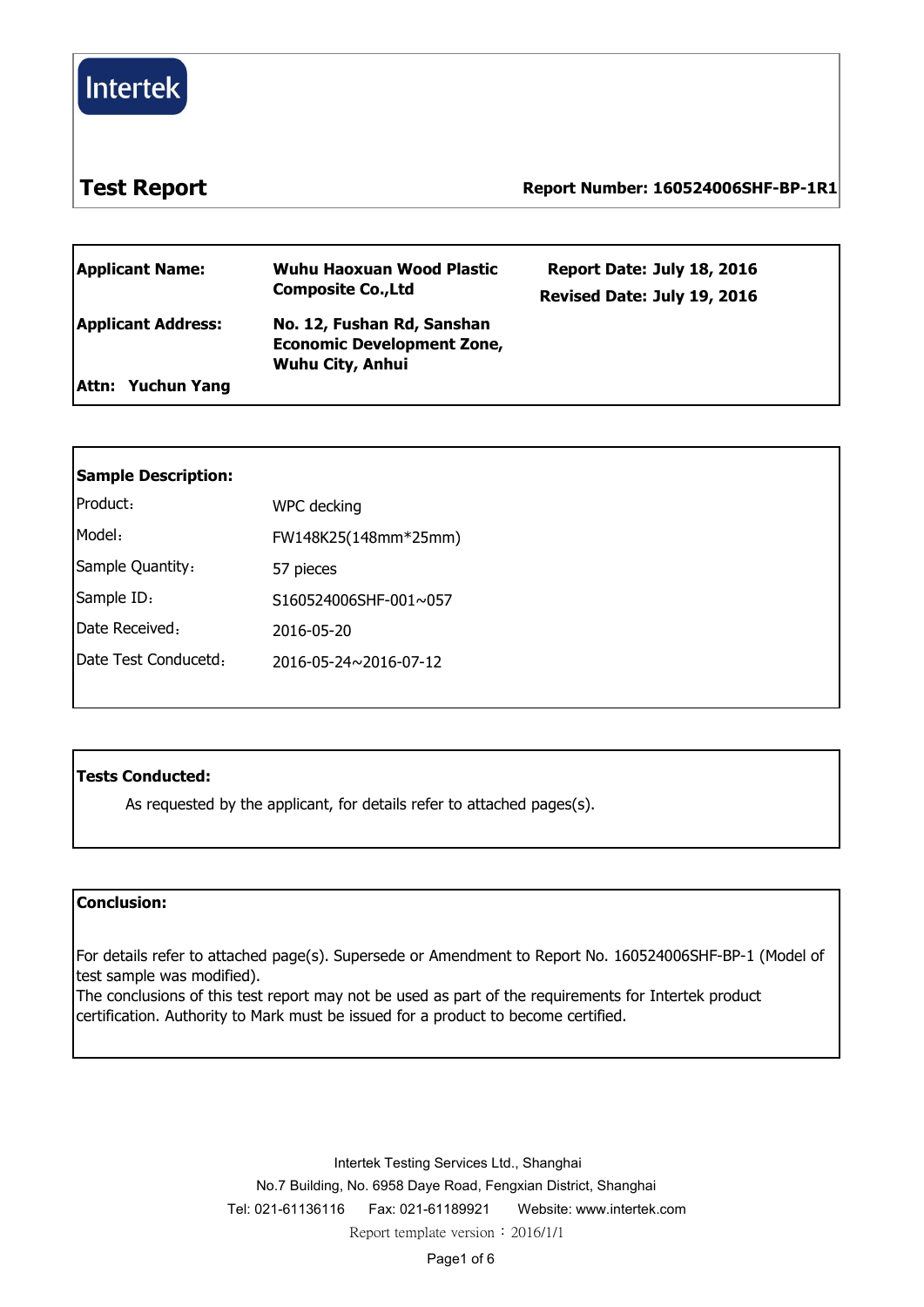# $[$  Intertek $]$

## **Test Report Report Number: 160524006SHF-BP-1R1**

| Test item                      | <b>Test Method</b> | <b>Test Results</b>                                                                                                       | <b>Test Requirements</b>                                                                    | <b>Verdict</b> |
|--------------------------------|--------------------|---------------------------------------------------------------------------------------------------------------------------|---------------------------------------------------------------------------------------------|----------------|
| Appearance                     | EN 15534-1 6.1     | No visible colour<br>difference compared to<br>the control sample, no<br>crack, blister and some<br>other visible defects |                                                                                             |                |
| Linear mass                    | EN 15534-1 6.5     | Mean value: 2870 g/m<br>Minimum value: 2866<br>g/m                                                                        | Individual values $\geq 95\%$<br>declared value by the<br>manufacturer<br>No declared value |                |
| Thickness, width<br>and length | EN 15534-1 6.6.2   | Thickness: 24.28 mm<br>Width: 148.08 mm<br>Length: 1005 mm                                                                | No declared value                                                                           |                |
| Deviation from<br>straightness | EN 15534-1 6.6.3   | Flatwise<br>Max value: 0.30 mm<br>edgewise<br>Max value: 0.45 mm                                                          | No declared value                                                                           |                |
| Cupping                        | EN 15534-1 6.6.4   | Max value: 0.30 mm                                                                                                        | No declared value                                                                           |                |
| Pendulum test                  | EN 15534-1 6.4.2   | fig.2<br>Longitudinal<br>Mean value: 78<br>Min. value: 74<br>Horizontal<br>Mean value: 94<br>Min. value: 92               | Pendulum test:<br>Pendulum value $\geq 36$                                                  | Pass           |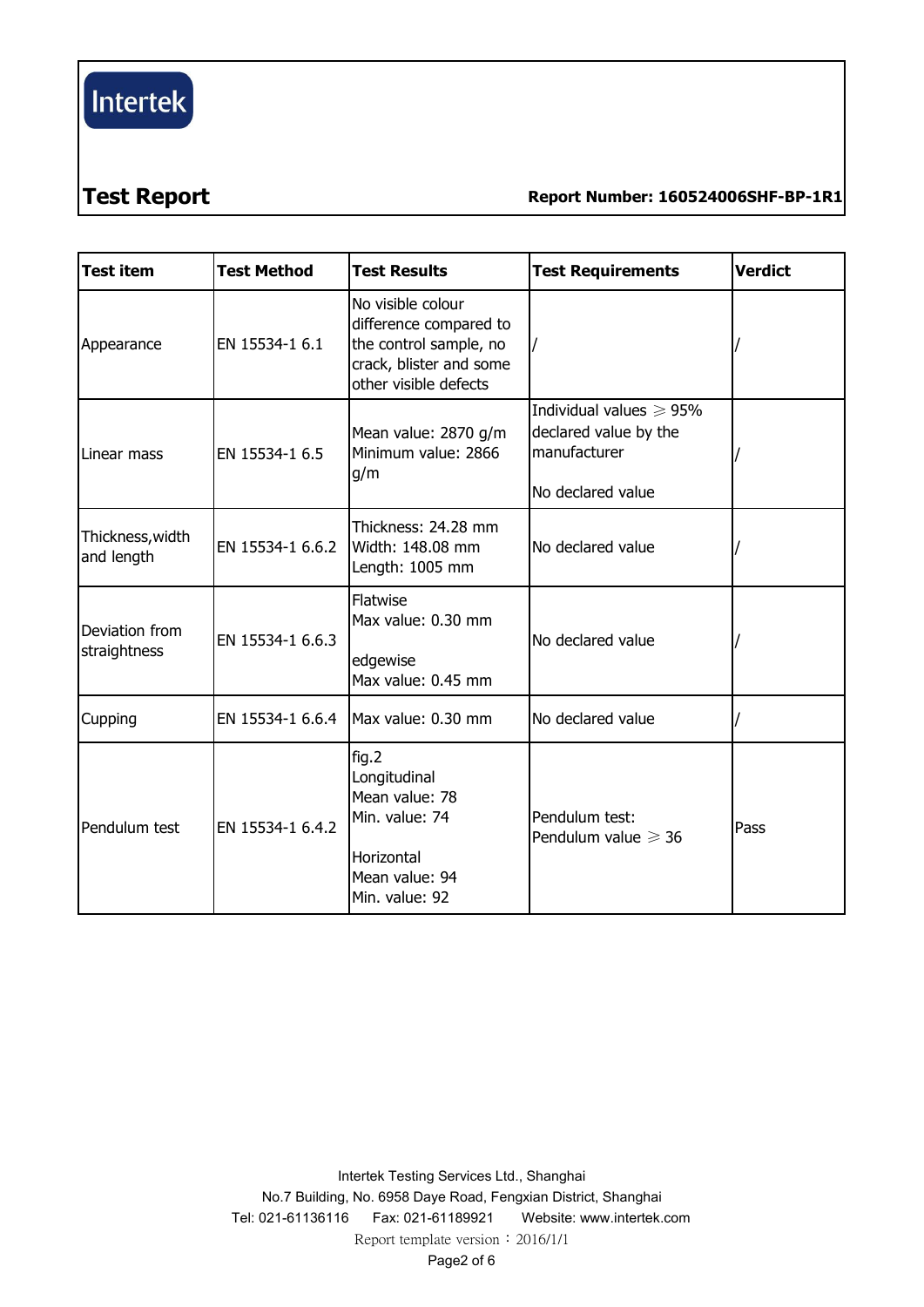# Intertek

## **Test Report Report Number: 160524006SHF-BP-1R1**

| Falling mass<br>impact resistance                                           | EN 15534-1<br>7.1.2.1             | Hollow profiles<br>fig.2<br>Depth of residual<br>indentation:<br>Max Value: 0.20 mm<br>No crack                                                                                                                                     | Hollow profiles<br>None of 10 test specimens<br>shall show a failure with a<br>crack length $\geq 10$ mm or a<br>depth of residual indentation<br>$\geqslant$ 0,5 mm.<br>In case of one failure, 10<br>additional test specimens<br>shall be tested and no<br>failure with a cracklength $\geq$<br>10 mm or a depth of<br>residual indentation $\geq 0.5$ | Pass |
|-----------------------------------------------------------------------------|-----------------------------------|-------------------------------------------------------------------------------------------------------------------------------------------------------------------------------------------------------------------------------------|-----------------------------------------------------------------------------------------------------------------------------------------------------------------------------------------------------------------------------------------------------------------------------------------------------------------------------------------------------------|------|
| Flexural properties                                                         | EN 15534-1:2014<br><b>ANNEX A</b> | Bending Strength: 20.3<br>MPa<br>Modulus of elasticity:<br>2129 MPa<br>Mean value of maximum<br>load: 4048 N<br>Minimum value of<br>maximum load: 3644 N<br>Deflection at 500 N<br>Mean value: 0.93 mm<br>Maximum value: 1.03<br>mm | Flexural properties<br>F'max $\geqslant$ 3300 N<br>(arithmetic mean value)<br>- F'max $\geqslant$ 3000 N<br>(individual values)<br>Deflection under a load of<br>500 N $\leqslant$ 2,0 mm<br>(arithmetic mean value)<br>Deflection under a load of<br>500 N $\leq 2,5$ mm<br>(individual values)                                                          | Pass |
| Resistance to<br>artificial<br>weathering                                   | EN 15534-1 8.1<br>ISO 4892-2      | After 1000 hours<br>exposure EN ISO 4892-2, $\triangle E^*=5.57$<br>No declared value                                                                                                                                               | Value Range:<br>Grey Scale $2~3$                                                                                                                                                                                                                                                                                                                          |      |
| Boiliing test                                                               | EN 15534-1 8.3.3                  | Water absorption<br>Mean value: 2.98%<br>Max. value: 3.07%                                                                                                                                                                          | 1) Mean value of water<br>absorption $\leq 7$ % in weight<br>2) Individual values of<br>water absorption $\leq 9$ % in<br>weight                                                                                                                                                                                                                          | Pass |
| Linear thermal<br>expansion<br>coefficient (-20°<br>$C~80°C$ ) <sup>2</sup> | EN 15534-1 9.2<br>ISO 11359-2     | Mean value:<br>$37.0\times10^{-6}$ K <sup>-1</sup>                                                                                                                                                                                  | $\leqslant 50\times10^{\text{-}6}\,\text{K}^{\text{-}1}$                                                                                                                                                                                                                                                                                                  | Pass |
| Heat reversion                                                              | EN 15534-1 9.3                    | Mean value: 0.42%                                                                                                                                                                                                                   |                                                                                                                                                                                                                                                                                                                                                           |      |

Intertek Testing Services Ltd., Shanghai No.7 Building, No. 6958 Daye Road, Fengxian District, Shanghai Tel: 021-61136116 Fax: 021-61189921 Website: [www.intertek.com](http://www.intertek.com/) Report template version: 2016/1/1 Page3 of 6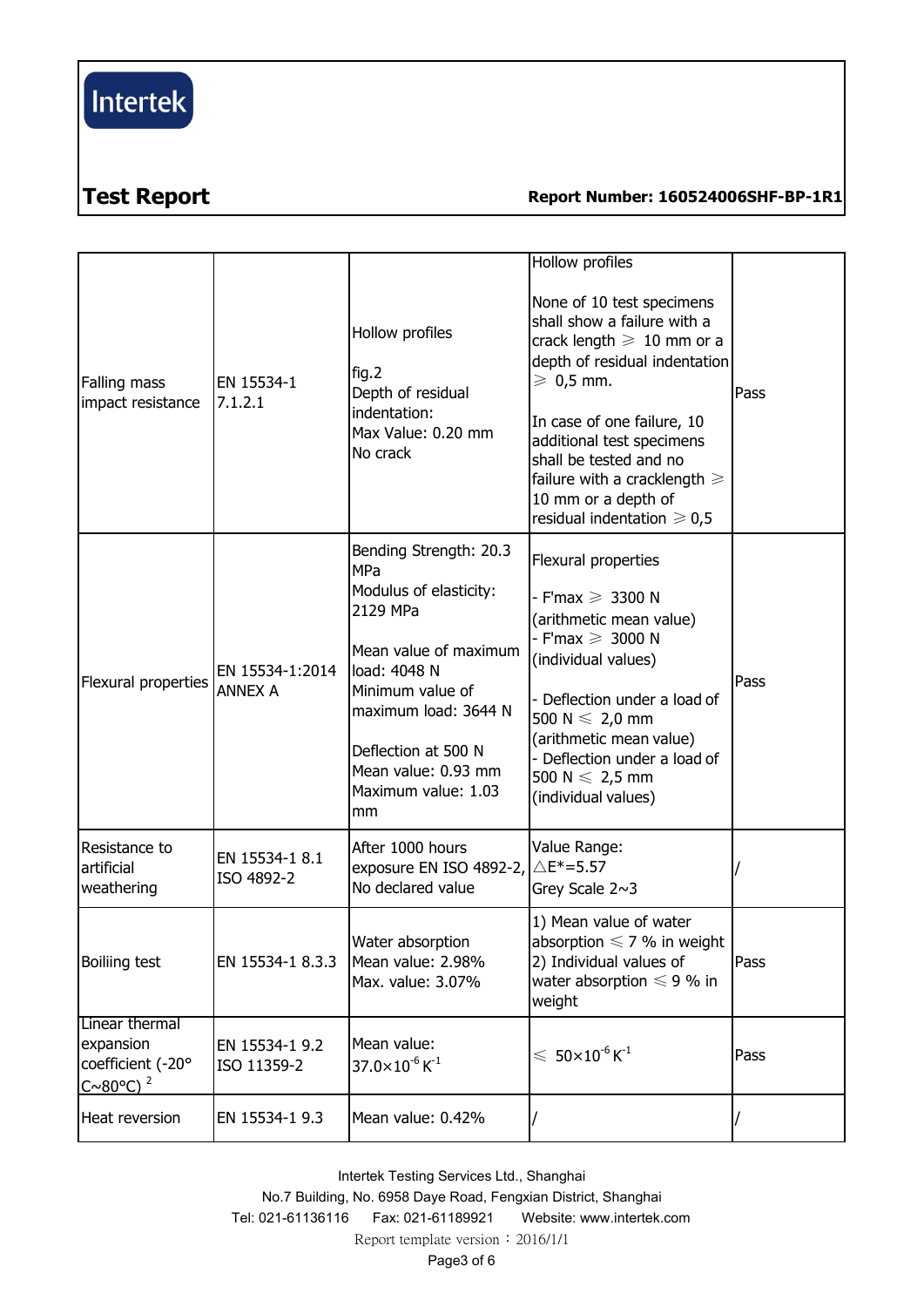# $[$  Intertek $]$

### **Test Report Report Number: 160524006SHF-BP-1R1**

| Creep behaviour $^1$  EN 15534-1 7.4.1                                |                               | Mean value:<br>$\Delta S = 1.58$ mm<br>$\Delta Sr = 1.58$ mm<br>Max value:<br>$\Delta S = 1.74$ mm                                                                                                               | Known span in use<br>$\Delta S \leq 10$ mm for arithmetic<br>mean value<br>$\Delta S \leq 13$ mm for individual<br>values<br>$\Delta$ Sr $\leqslant$ 5 mm for arithmetic<br>mean value                                                                                                                                                  | Pass |  |
|-----------------------------------------------------------------------|-------------------------------|------------------------------------------------------------------------------------------------------------------------------------------------------------------------------------------------------------------|-----------------------------------------------------------------------------------------------------------------------------------------------------------------------------------------------------------------------------------------------------------------------------------------------------------------------------------------|------|--|
| Moisture<br>resistance under<br>cyclic test<br>coditions <sup>1</sup> | EN 15534-1 8.3.2<br>and 7.3.2 | Bending strength<br>Original sample: 20.3<br><b>MPa</b><br>After moisture condition:<br>18.5 MPa<br>Mean decrease: 9%<br>Max. individual decrease:<br>15%                                                        | Mean of decrease of<br>bending strength $\leq 20$ %<br>- Individual decrease of<br>bending strength $\leq 30$ %                                                                                                                                                                                                                         | Pass |  |
| Swelling and<br>water<br>absorption(28<br>days immersion)             | EN 15534-1 8.3.1              | Means swelling<br>1.55% in thickness<br>0.02% in width<br>0.02% in length<br>Max. value<br>1.85% in thickness<br>0.02% in width<br>0.02% in length<br>Water absorption<br>Mean value: 3.51%<br>Max. value: 3.59% | 1) Means swelling<br>$\leq 4$ % in thickness<br>$\leqslant$ 0,8 % in width<br>$\leq 0.4$ % in length<br>2) Individual swelling<br>$\leqslant$ 5 % in thickness<br>$\leq 1.2$ % in width<br>$\leq 0.6$ % in length<br>3) Mean water absorption<br>$\leq 7$ % in weight<br>4) Individual water<br>absorption<br>$\leqslant$ 9 % in weight | Pass |  |
| Heat build-up                                                         | EN 15534-1 9.4                | Black specimen: 50.3°C<br>Composite: 47.0°C<br>Gap: -3.3°C                                                                                                                                                       |                                                                                                                                                                                                                                                                                                                                         |      |  |
| Resistance to<br>indentation                                          | EN 15534-1 7.5                | Brinell hardness: 82 HB<br>Rate of elastic recovery:<br>58%                                                                                                                                                      |                                                                                                                                                                                                                                                                                                                                         |      |  |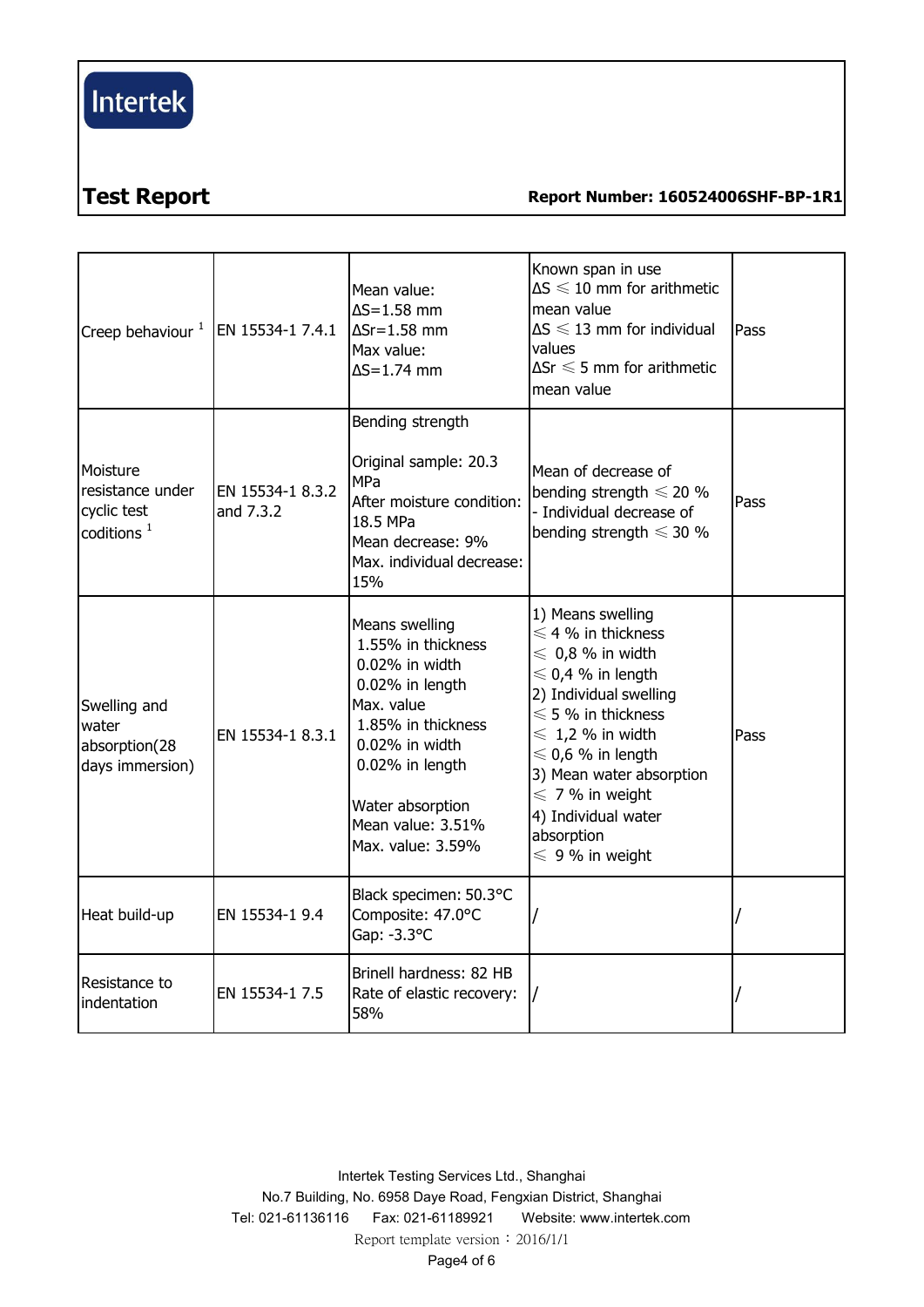

Note:

- 1. The test span was 300 mm offered by applicant.
- 2. This test was conducted at the external approved facility, located at Shanghai.



Fig.1 After 1000 hours exposure